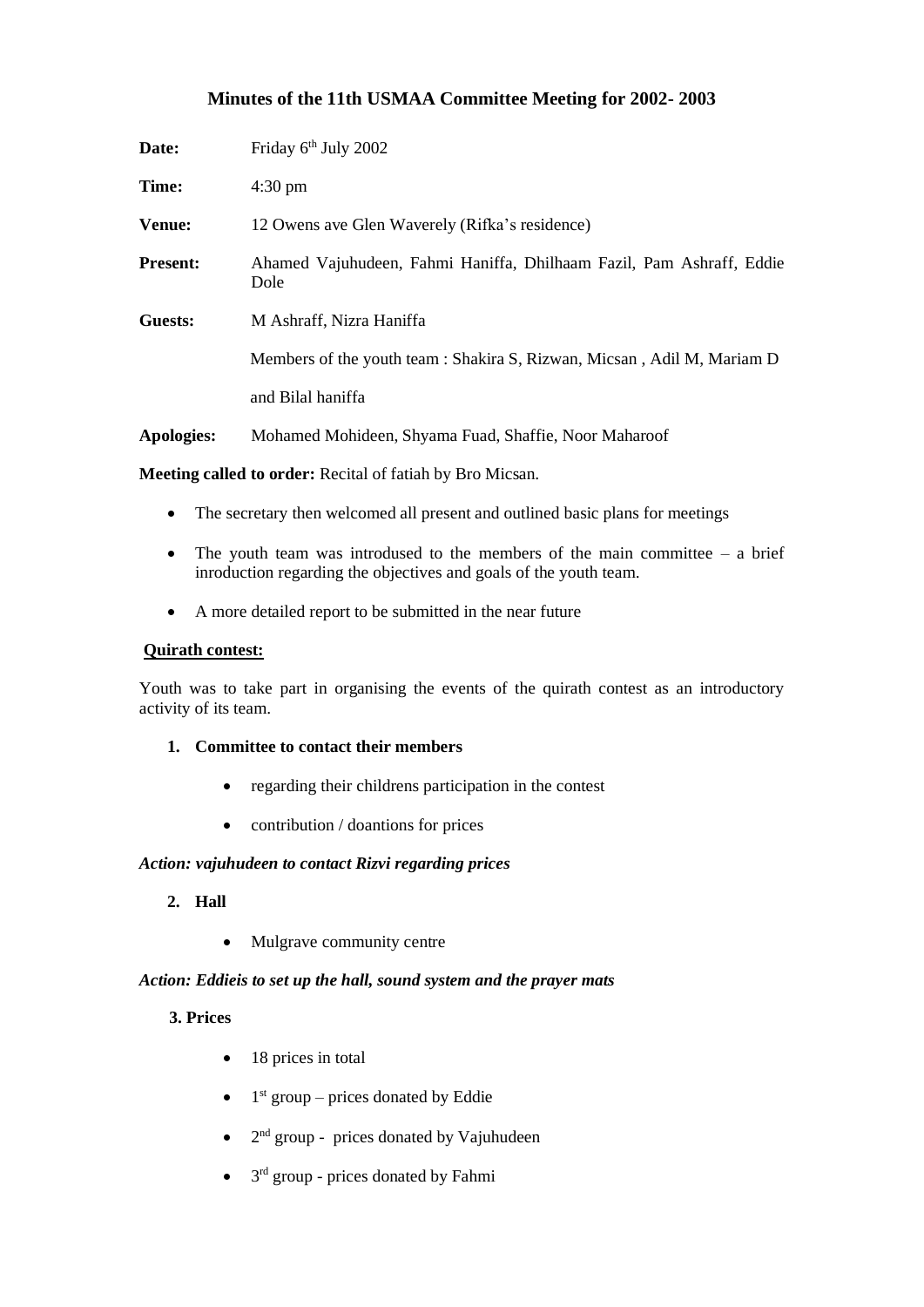*Action: Dhilham & vajuhudeen is to organise the prices. Vajuhudeen is to oraganise certificates*

## **4. Donations and food**

- Shyama & Pam's groups are to donate money for food
- The rest of the memebers are to bring a plate of finger food

Action: Pam to organise cutlery & plates

#### **5. Judges**

• To be organised by dhilham

#### **6. other details**

- In addition to the funds collected USMAA will fund the rest
- Fahmi: to bring speakers and coffee

#### **Meeladh:**

- Youth team's participation in meeladh
	- Rizean to make a speech
	- Micsan Brief intro regarding the youth team

*Action: Rifka to contact Sithy*

#### **AGM:**

• Dhilham – to prepare the accounts

The meeting was terminated at 6:30pm, with the recital of fathiah by bro. Eddie

**Rifka Naufal**

**Secretary**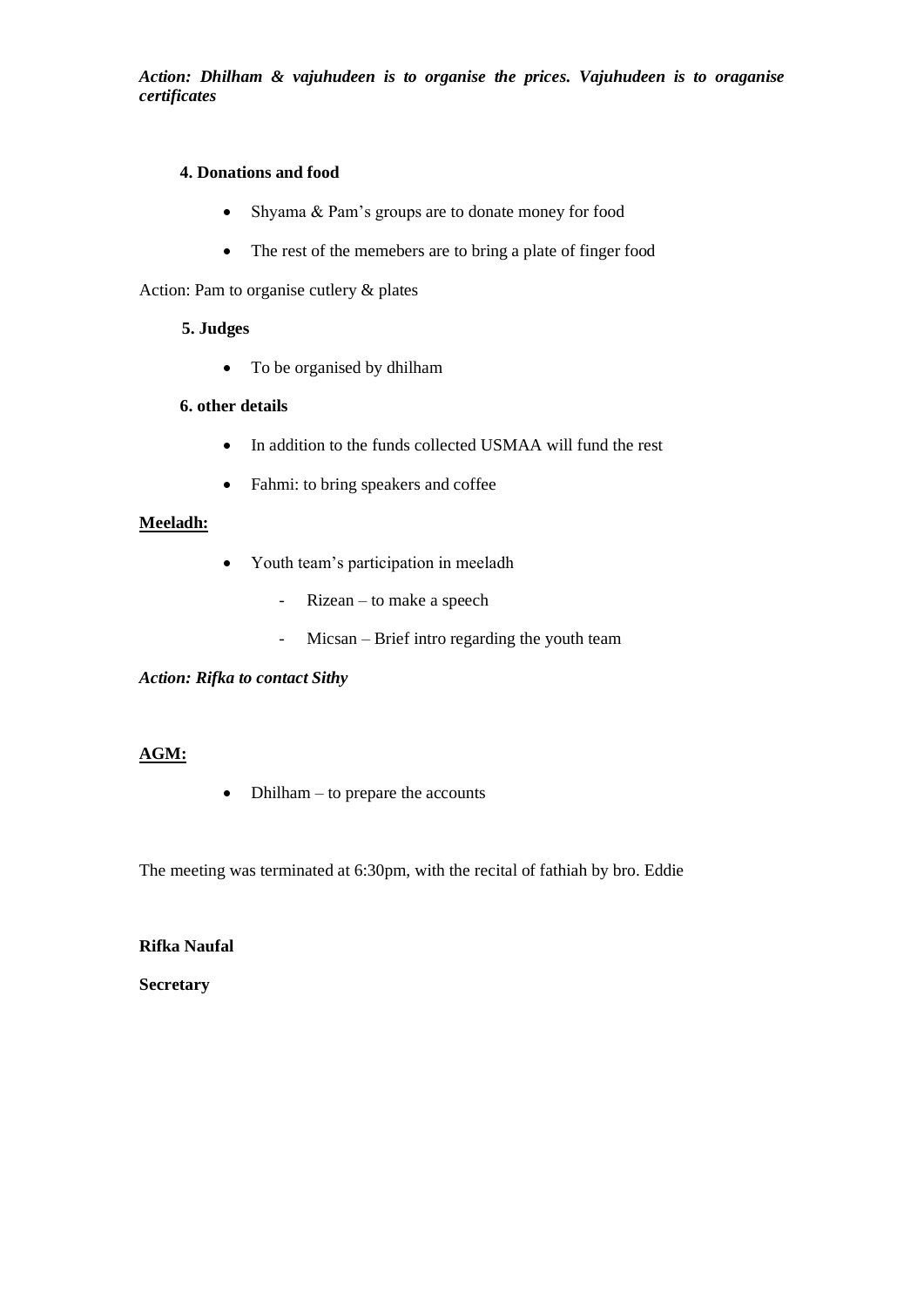# **Minutes of the 13th USMAA Committee Meeting for 2002-2003**

Date: Saturday 14<sup>th</sup> June 2003

**Time**: 1.00 pm

**Venue**: 18 Currie Terrace, Glen Waverley

**Present**: Mohamed Mohideen, Ahamed Vajuhudeen, Eddie Dole & Fahmi Haniffa, Dhilham Fazil, Pam Ashraf, Mohamed Shaffie, Shyama Fuad, Noor Mahroof

Guest: Mohamed Ashraf

- **1**. Meeting was called to order by the president
- **2.** Recital of Fathiah by Bro. Eddie
- 4. Welcome of guest
- **5. Minutes:** previous minutes were proposed by Shaffie and seconded by Dhilham

## **6**. **Matters arising from the minutes:**

- *Money collected from the tills***:** has been sent to Srilanka, through Deen Mohamed, therefore, he will be able to look into where it is urgently needed.
- Noor Mahroof suggested that records should be kept as to where exactly the money is going.
- *Newsletter:* the final newsletter will not be sent, therefore, the presidents' report will be handed out at the AGM.

## **7. Presidents report:**

- *Insurance:* president informed the committee that USMAA is covered until  $30<sup>th</sup>$  June.
- It was decided that the insurance will be renewed for the upcoming year

# **8. Financial report & Accounts:**

- Detailed report was sent through email to all committee members
- Dhilham informed the committee regarding a new way of joining all USMAA accounts together.
- *With regard to the building fund*. It still remains unknown as to who are the signatories.
- Fahmi suggested sending a letter to the bank with regard to this matter.
- Rizvi informed the committee regarding *USMAA bank account bringing forth interests,* and whether it should be taken off, as it is an small amount the committee decided to leave it as it is for now and let the next committee decide.
- *Srilankan Account:* has been closed and the money has been given to a charity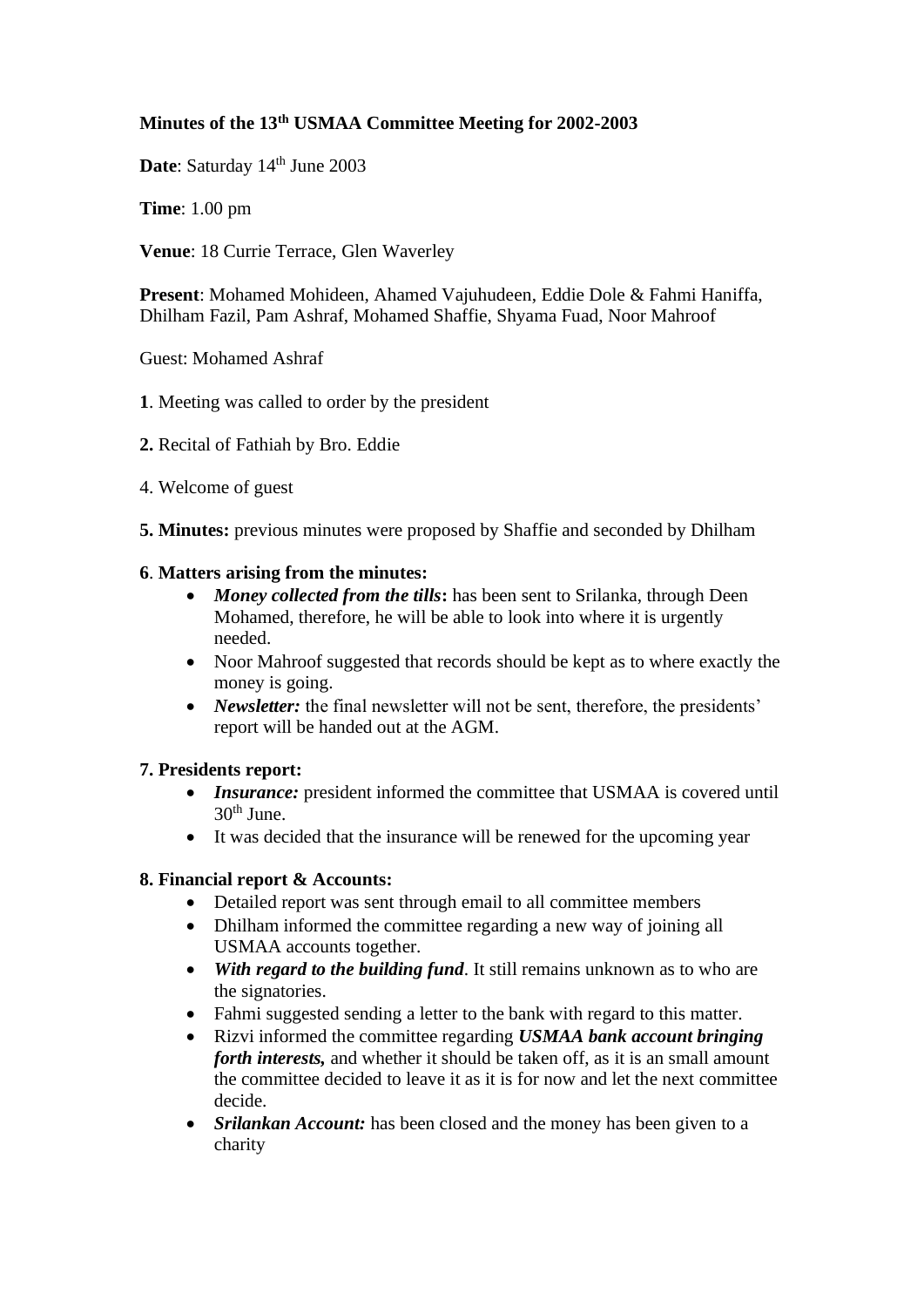- Noor Mahroof suggested keeping *AGM after the 15<sup>th</sup> of July* as it would be easier to produce a complete 12 month account.
- However, Rizvi informed that if is held later due to holidays people are most likely to go on holidays, as well as the upcoming committee does not get enough time to settle in.

# *Action: Dhilham is to get more details regarding the joint account*

# *Main Account:*

- Even though there were extra income this year, the SGM took up the extra expenditure
- Main problem has been hall charges: for three functions the cost is over \$1000, and all together it was reported to be more \$2000
- Fahmi suggested speaking to the council regarding concession costs on early bookings.
- And suggestions were also made to increase the subs as the \$35 only covers the insurance.
- Shyama suggested keeping accounts of all hidden costs.
- Suggestions were also made regarding collecting money at the door, however it was decided that, that would be unfair on the people.
- Shyama suggested to get unanimous suggestions from the members during the AGM

# *Janaza fund:*

- The cheque that was given for the new graves were returned as they requested cash payment.
- Due to the fundraising which did not take place, the janaza fund has decreased.

## **9. Membership and new membership approval:**

- Two new memberships have been added
- 169 members in total have paid
- out of which are 22 new members

# **10. AGM:**

- all 169 are eligible to vote
- if any non-members wish to vote then they have to pay membership for the current year
- Food: to be prepared for 100 people
- Nominations: still have not received any

## **11. Constitution changes:**

- Noor Mahroof and Fahmi Haniffa stated that the resolution put forth by Rizvi cannot be discussed at the meeting, and that he should have sent them to the secretary as an individual member.
- Noor Mahroof informed, as a separate committee was formed to discuss the amendments, that Rizvi should have discussed these changes either with that particular committee or put it forth as an individual.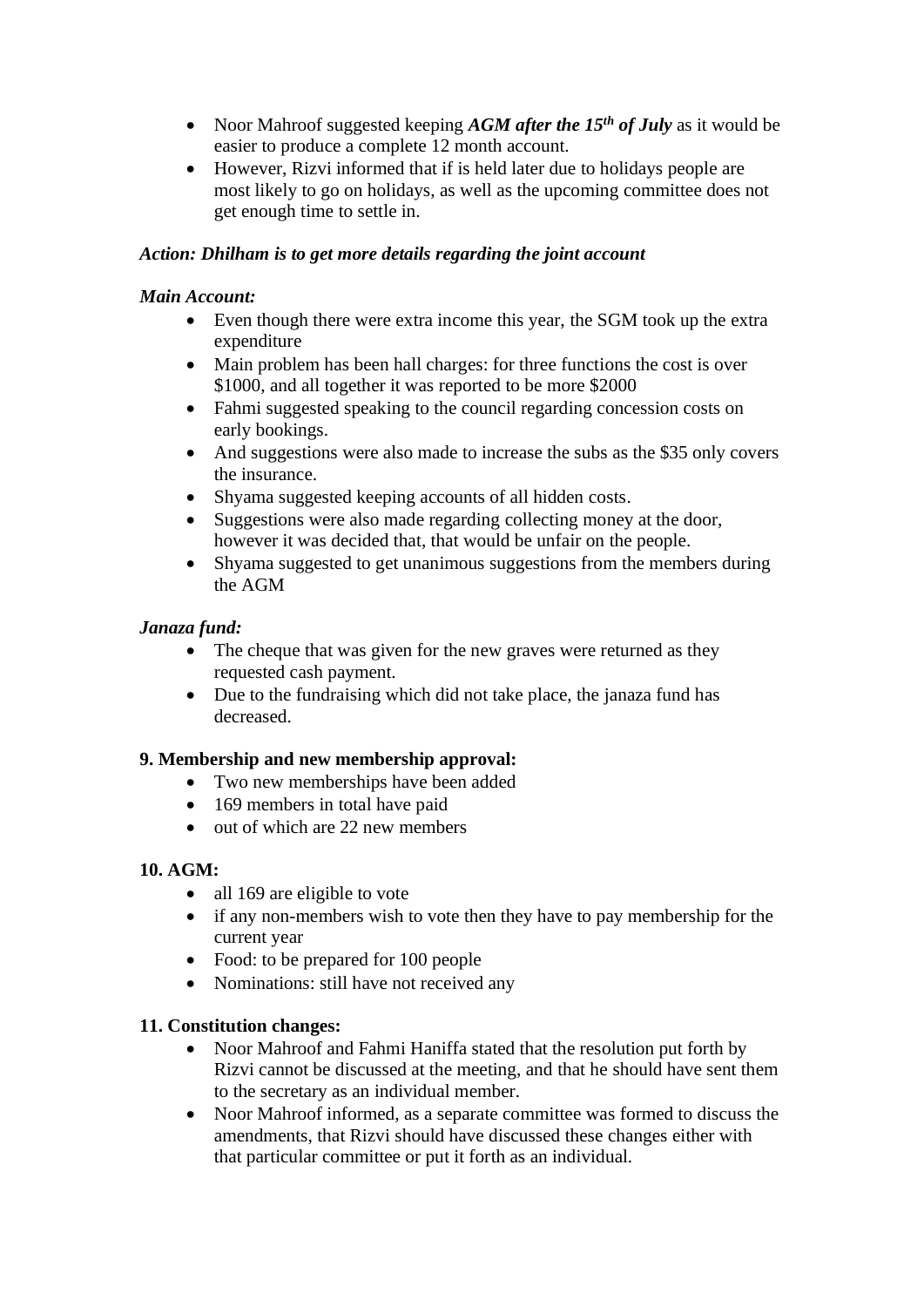- Rizvi informed that these changes put forth are of importance to the proper running of USMAA and he wanted to make these changes last year as well but however was unable to and due to similar constraints these changes will not be put forth this year either.
- **Youth team** Fahmi stated that the youth perform for couples of years then depending on its success make it a formal team.
- Rizvi acknowledged the youths participation in the quirath contest and stated that the youth should be given a chance, if not then USMAA would have failed on one of its main obligations and therefore, the resolution regarding the youth team should be passed.
- It was decided that the youth team will be passed as a resolution at the AGM, however, it will not be included in the constitution.
- Shyama acknowledged the youth for their hard work in organizing the quirath contest, and stated that it is very important that the youth are encouraged to come forth.

# **12: AOB:**

- The president stated that this has been a very collective and successful committee and thanked all the committee members for their help and support
- Noor Mahroof stated that Rizvi has put in a lot of his own time and effort in order for USMAA to function accordingly this year. On behalf of the committee Rizvi was thanked and congratulated for his fantastic work!
- Noor also suggested that Rizvi keep in contact with the new president in.

The meeting was terminated at 4:30pm with recital of fathiah by bro. Eddie

## **Secretary** *Rifka*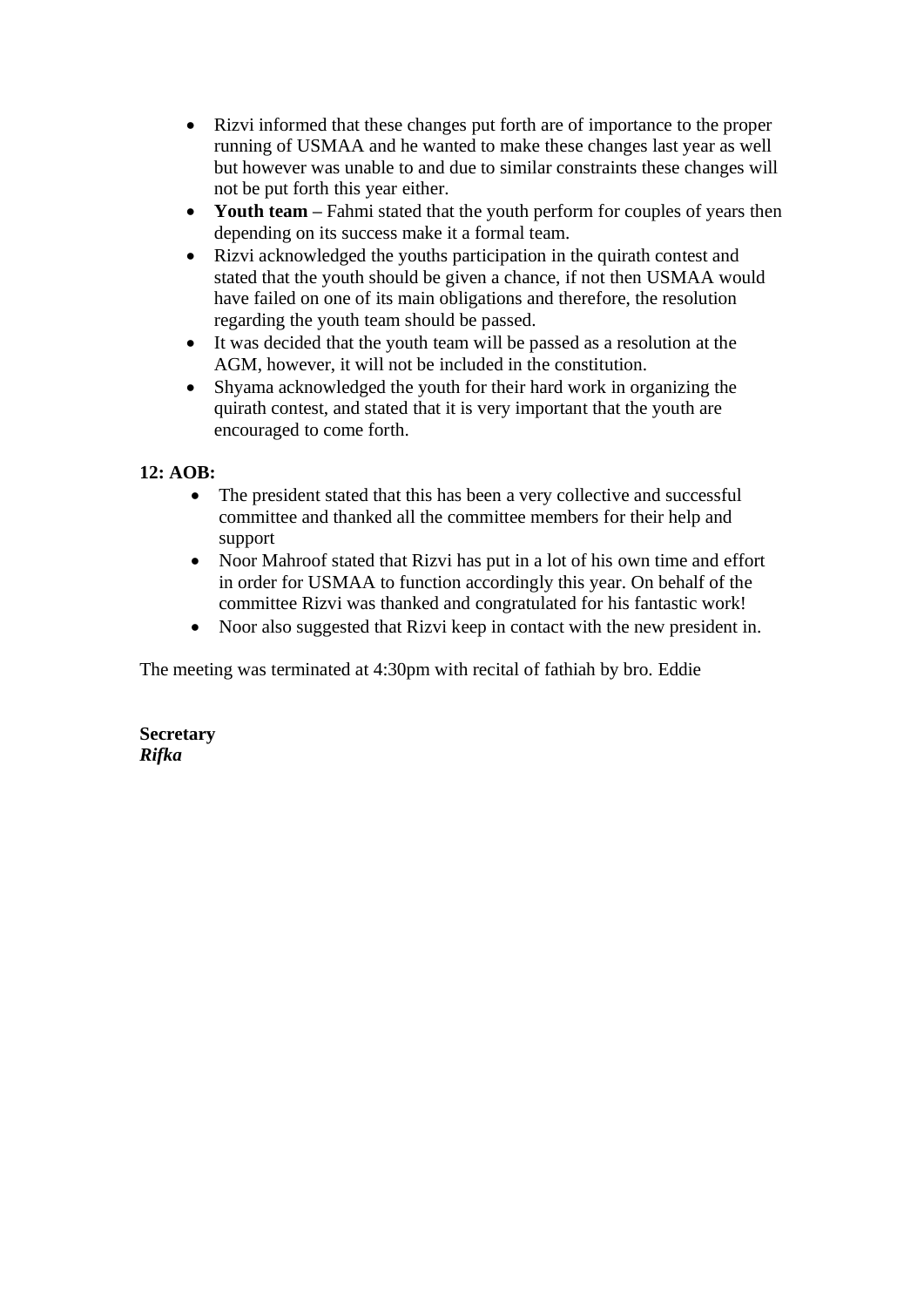# **Minutes of the 12th USMAA Committee Meeting for 2002- 2003**

| Date:           | 31st June 2003                                                   |
|-----------------|------------------------------------------------------------------|
| Time:           | $1:30 \text{ pm}$                                                |
| <b>Venue:</b>   | 18 Currie terrace Glen Waverely (Rifka's residence)              |
| <b>Present:</b> | Rizvi Mohideen, Eddie Dole, Shaffie, Shyama Fuad Dhilhaam Fazil, |
| Apologies:      | Ahamed Vajuhudeen, Fahmi Haniffa, , Pam Ashraff, Noor Maharoof   |

**Meeting called to order:** Recital of fatiah by Bro Eddie

#### **Minutes:**

• The previouse minutes proposed by Eddie and seconded by Dhilham

#### **Accounts:**

• Still to be finalised

#### **Presidents report:**

• Presidents sincere appreciation to the committee for all their help in organising the quiraath contest

## **Youth:**

- President met with the few of the youth on  $31<sup>st</sup>$  June 2003 at 11am
- Discussed there ideas and opinions
- It was decided that the youth team would be included in the constitution
- And plans of allocating \$500 from the USMAA accounts were also disccussed, however still to be finalised

## **Flood relief:**

- President informed the committee that a muslim villege is in need of building a well
- The Srilankan community as a whole in Melbourne is sending a container with foof, clothing etc

## *Action: member are to inform there groups*